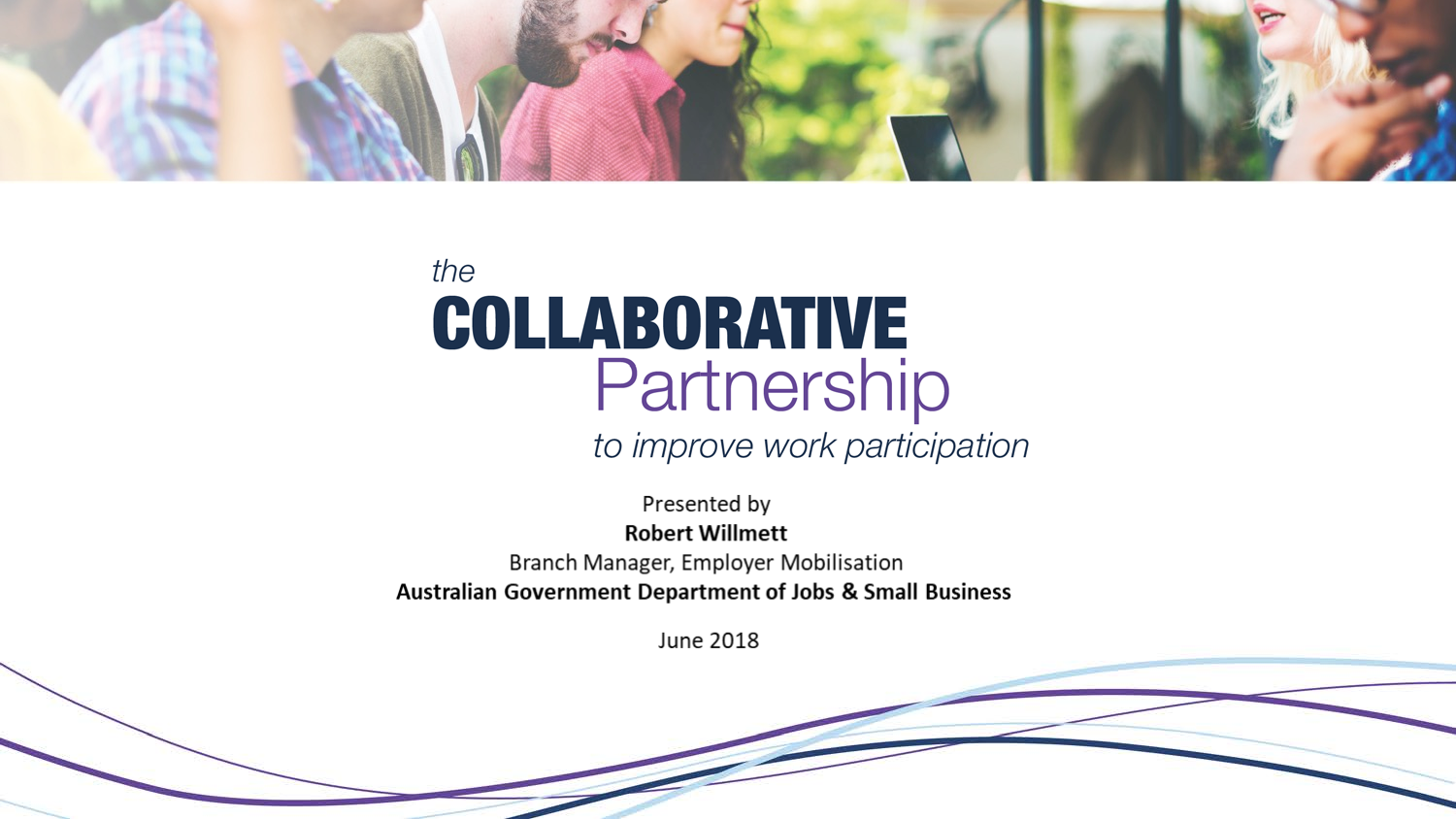

### **Collaborative Partnership launch 7 March 2018**

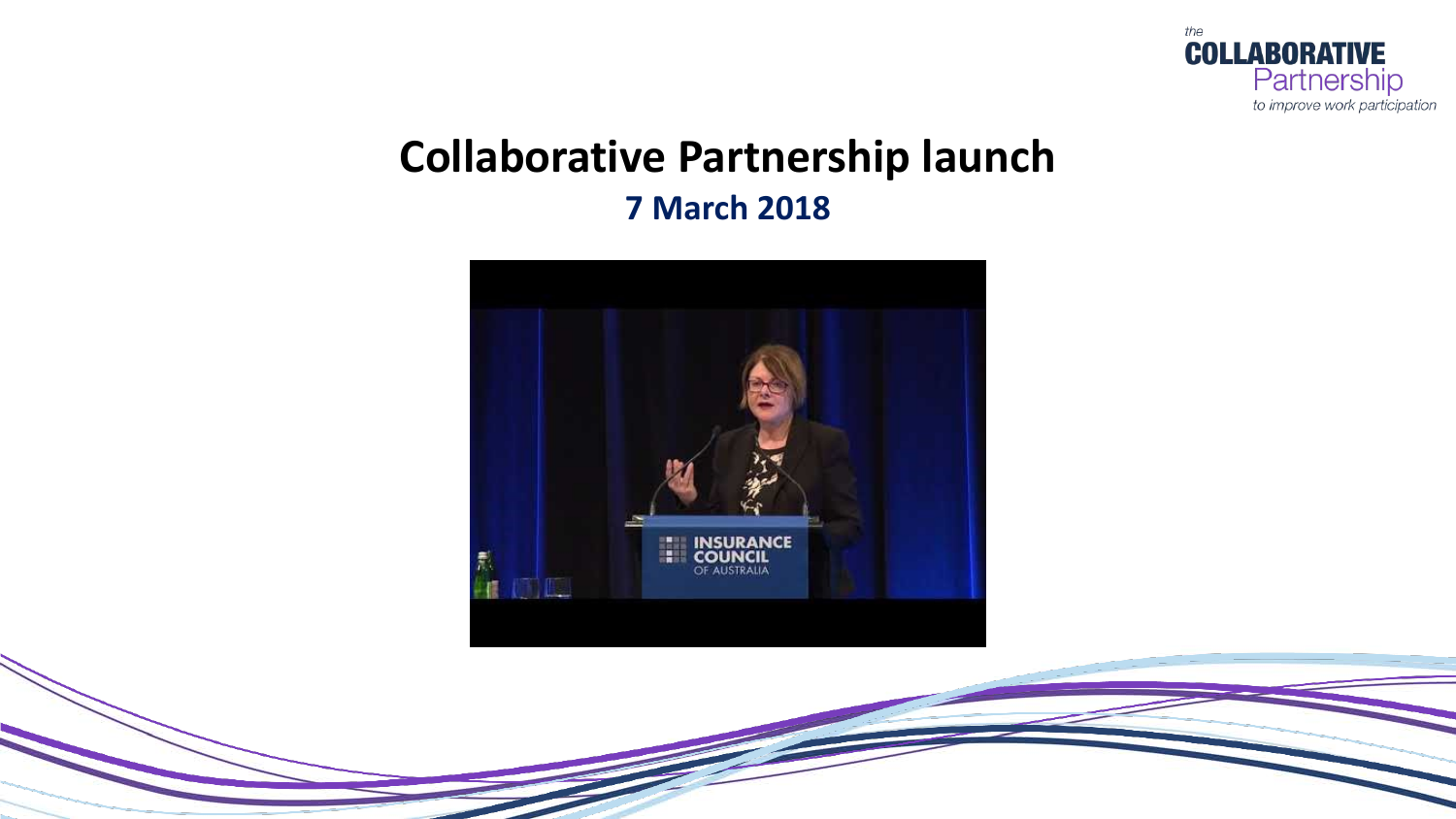

## **The partnership**

- The evidence is clear that participation in good work is good for health and wellbeing.
- Many people with temporary or permanent physical or mental health conditions struggle to find work, recover at work or return to work.
- Bringing together organisations from the public, private and not-for-profit sectors.

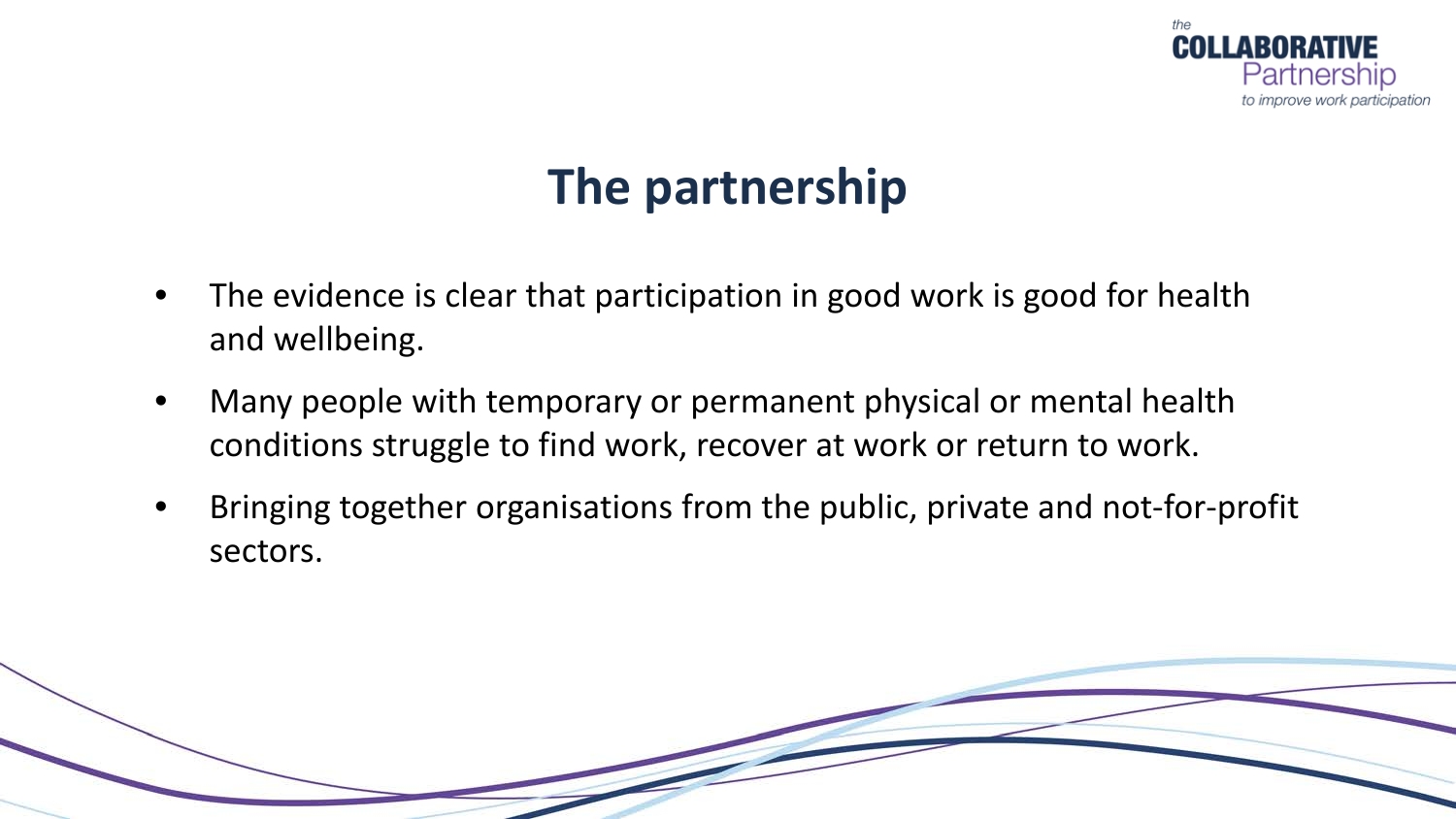

## **Work participation is critical**



Australian performance in employment of people with disability and return to work following ill health or injury has stagnated.

What starts off as temporary ill health can turn into long term disability and worklessness.



The longer that someone is off work, the more likely they are never to return.



Societal costs include poor health, financial insecurity, social isolation, higher premiums, higher absenteeism, lost productivity and higher health and welfare costs.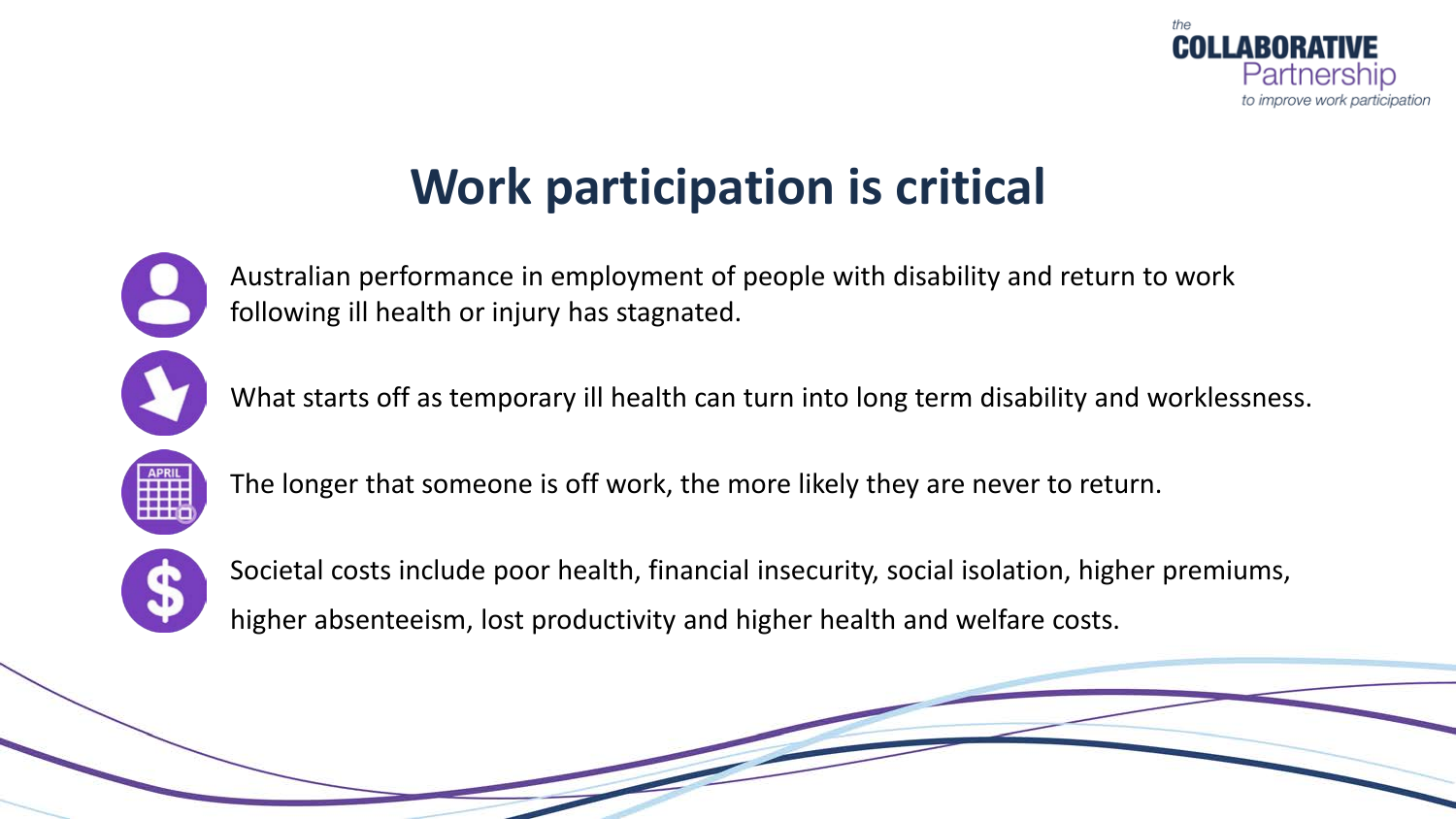

### **Cross-sector collaboration is needed**

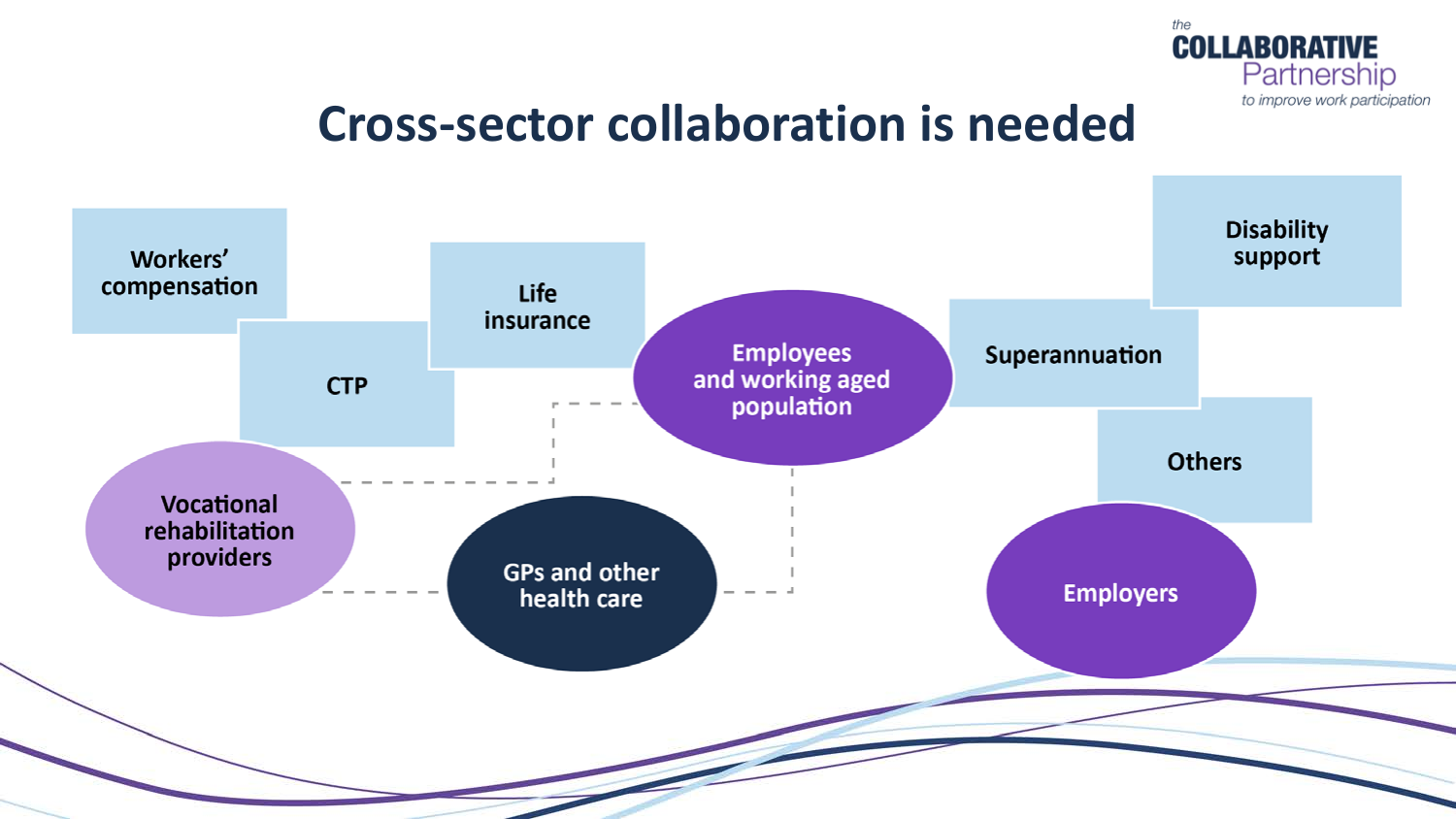## **Four priority areas**



- **1. Cross sector system**  examining data and services across compensation and benefit systems, identifying the flow of people through systems, finding opportunities to improve services
- **2. Employer mobilisation** examining attitudes and barriers and improving employers' capacity to provide work opportunities for people with health conditions
- **3. Employee awareness**  improving employees' understanding, promoting their role in using work as a part of their recovery
- **4. GP support**  developing nationally consistent approaches that will help GPs use work as a part of recovery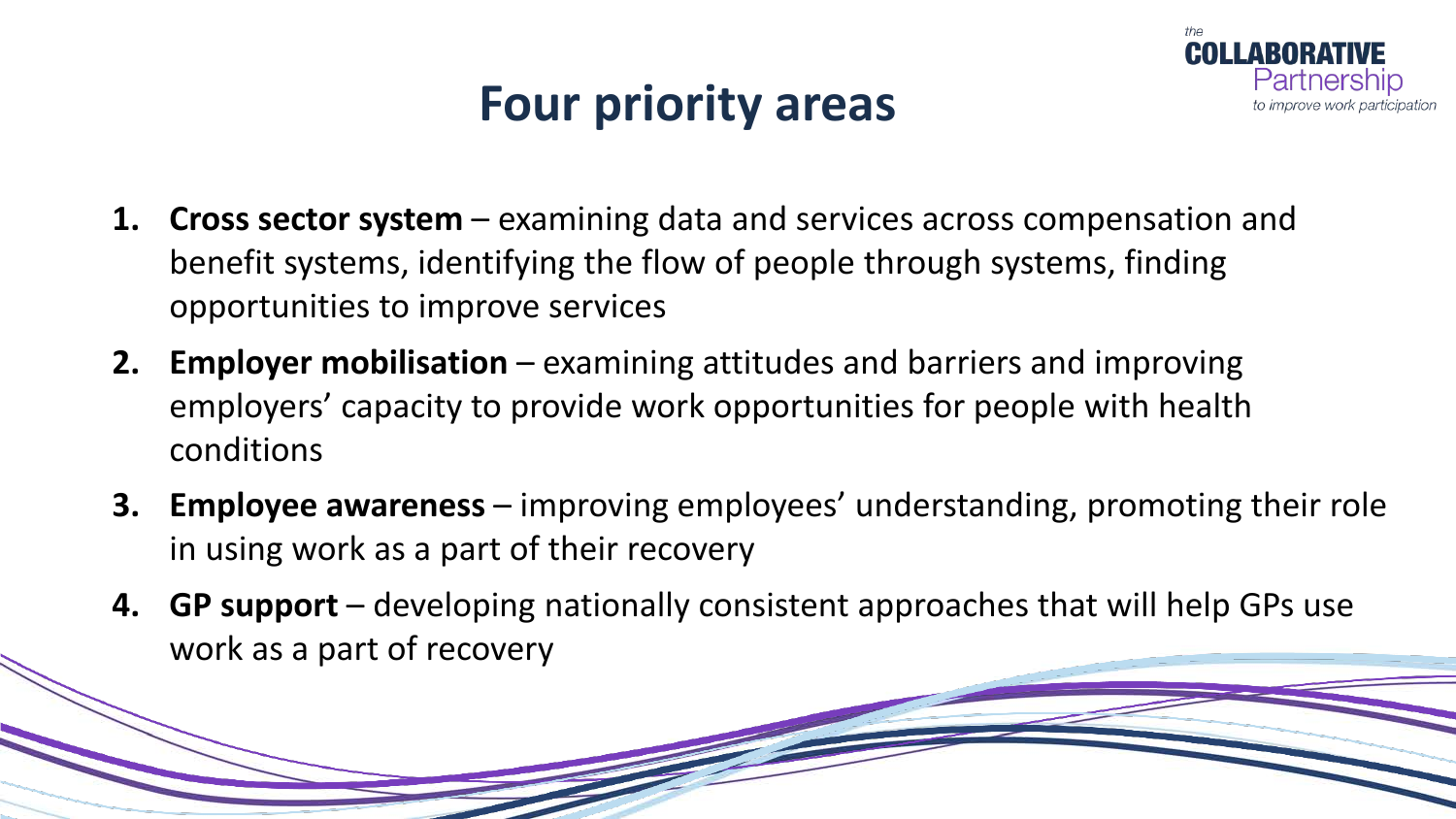### **Cross-sector research**



- Identify the systems and relevant services
- Use data to determine the number of people in and moving between systems
- Explore the supports and services available through each system
- Consider the interaction of services across the different systems
- Identify critical points where people move between systems and what is the cause
- Identify opportunities to improve work and health outcomes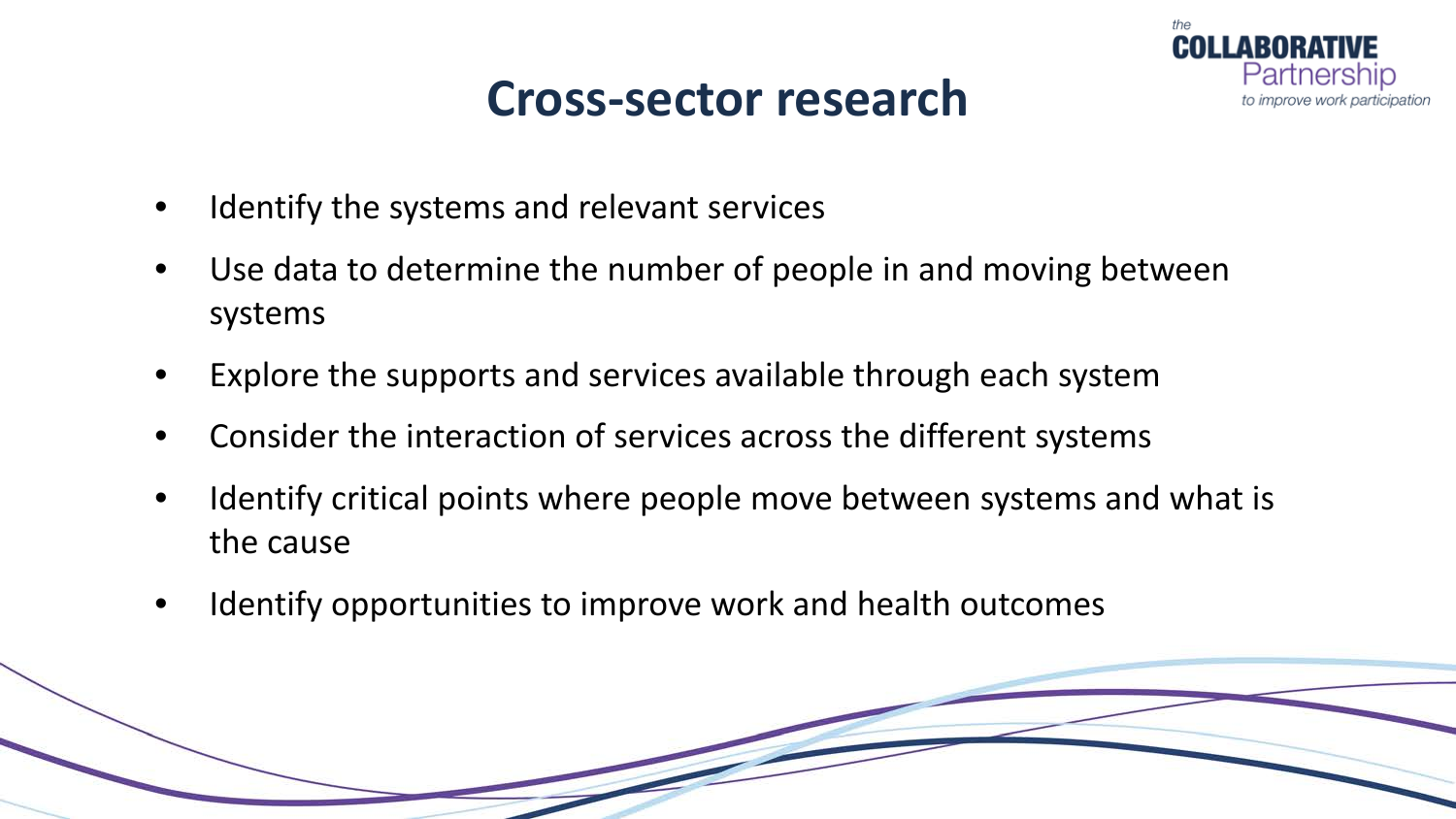

### **Income support systems**

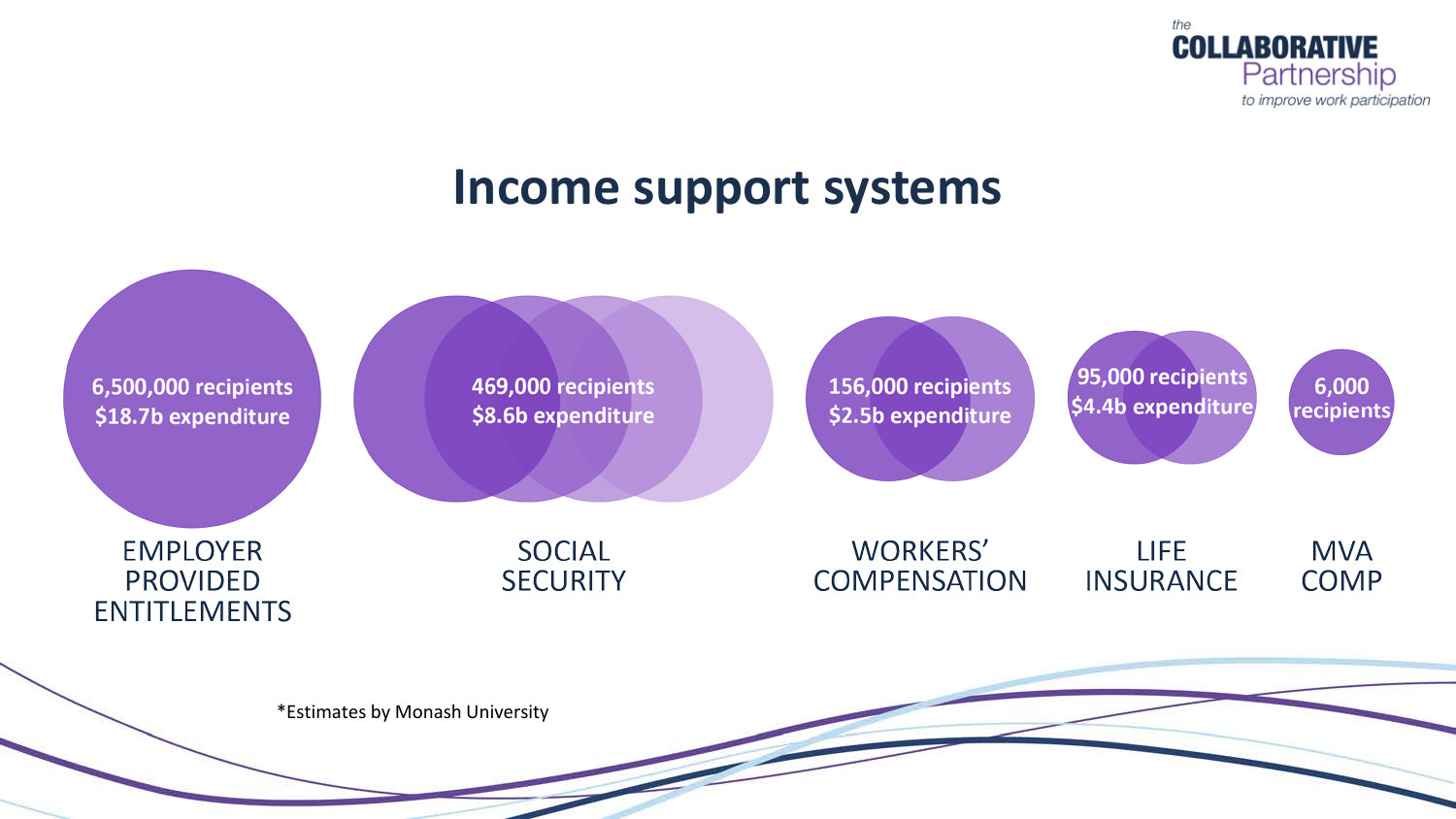

## **Opportunities for improvement**

There are opportunities to improve work and health outcomes through greater cross sector collaboration.

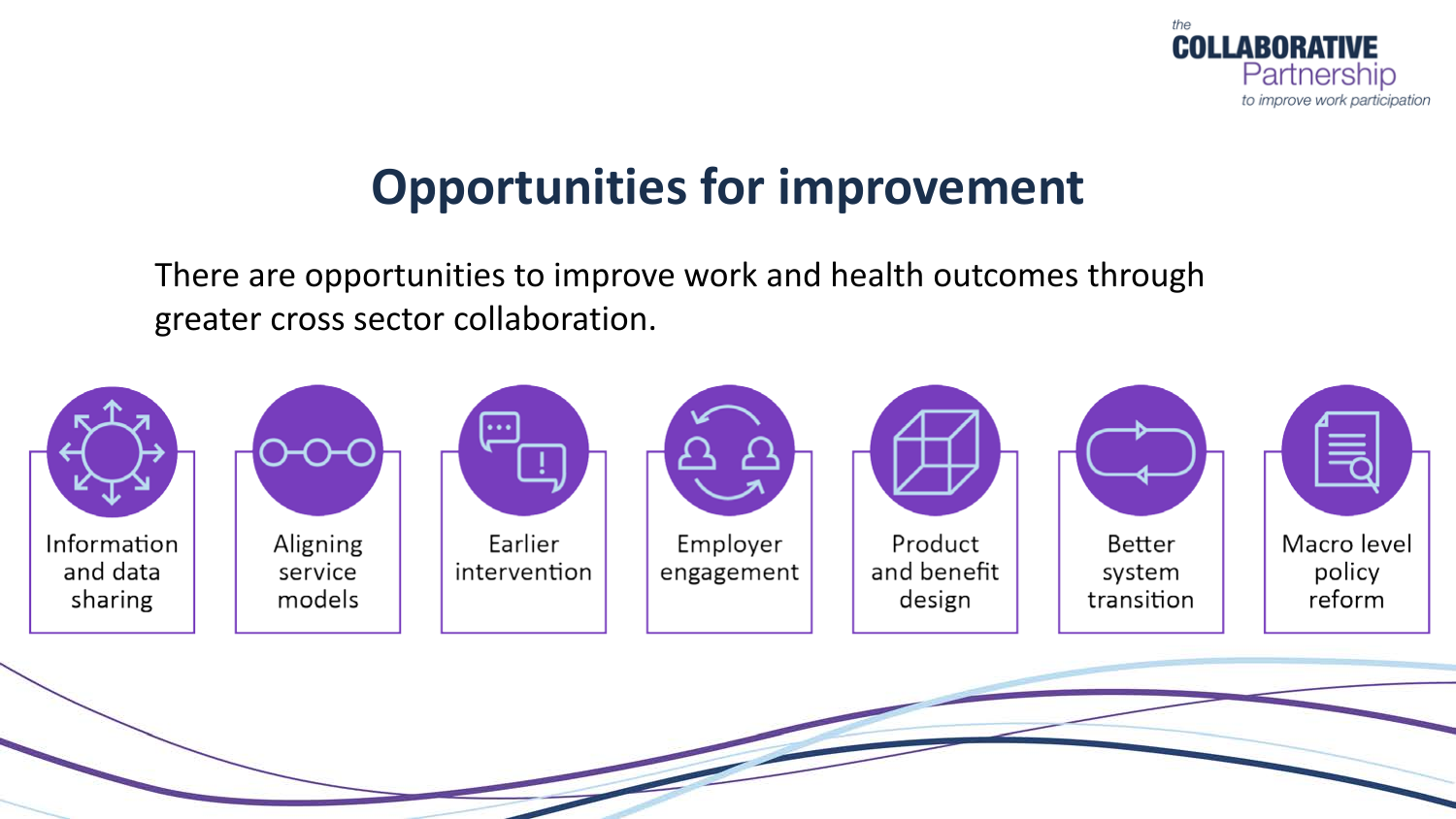

**Lead: Department of Jobs and Small Business**

#### **Purpose**

- To identify barriers to employment of people with a temporary or permanent health conditions impacting their ability to work.
- It will seek to understand expectations, motivations capabilities and practices of employers in relation to recruitment, retention and support of people with health conditions or disabilities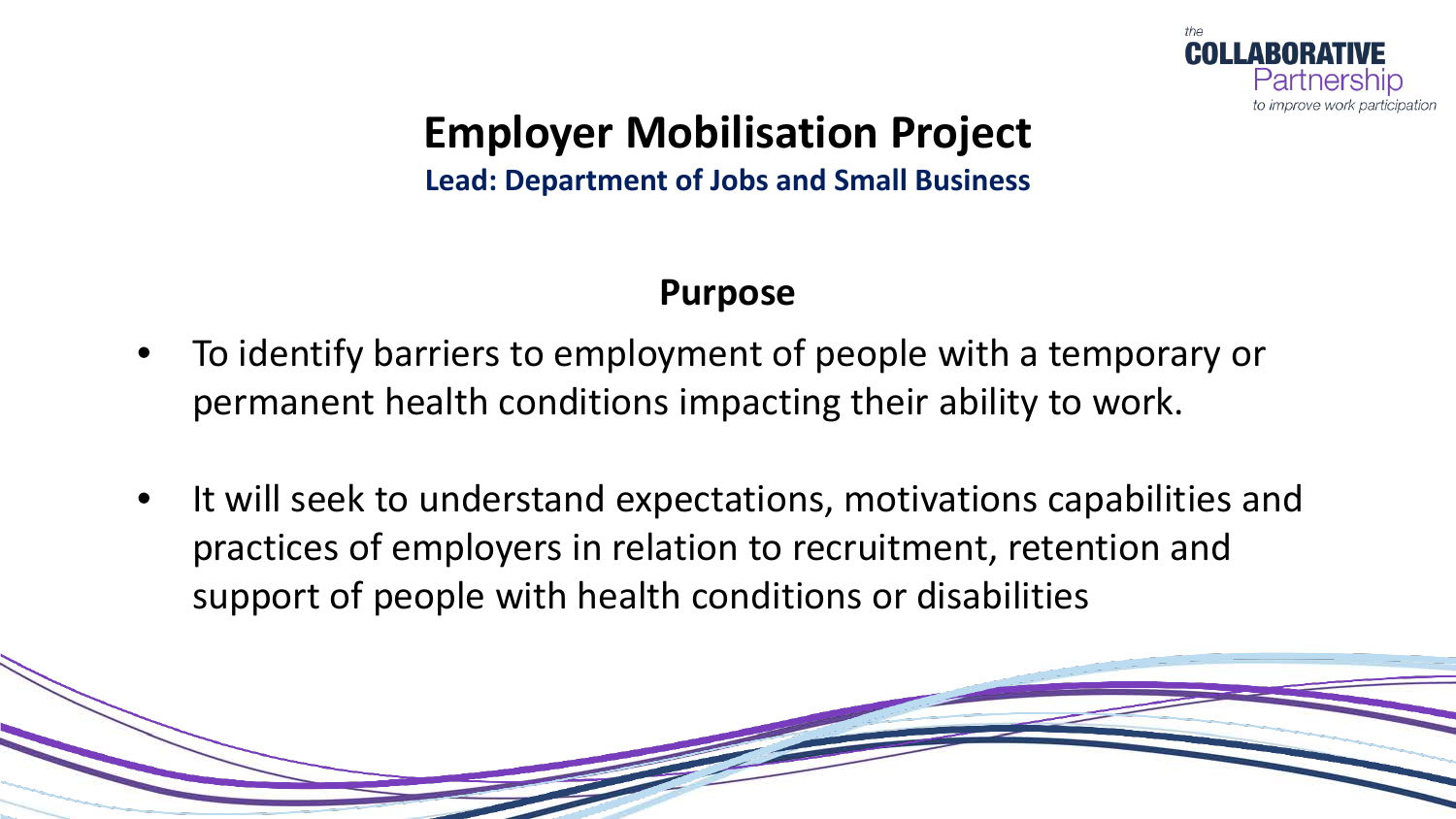

#### **Lead: Department of Jobs and Small Business**

**Phase 1** 

- Evidence Review
- Quantitative Survey
	- 1500+ surveys completed from the private sector, with a good spread across business size and different industries
	- Target 1000 surveys from the public sector
- Qualitative workshops
	- Design of qualitative research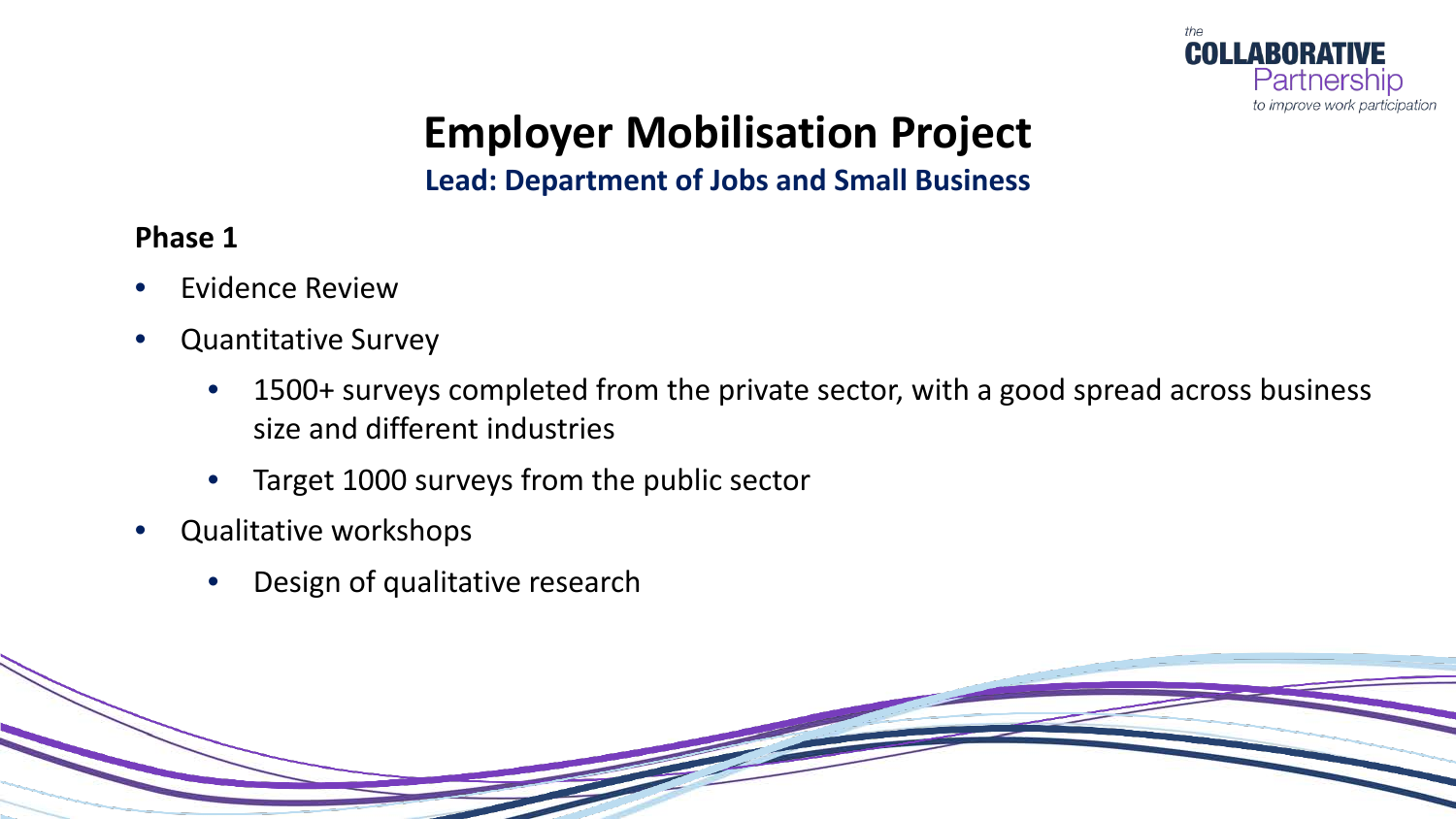

**Lead: Department of Jobs and Small Business**

#### **Phase 2: Development of interventions**

• To select and test interventions to improve the capacity of employers to offer appropriate work and include longer-term vocational and career development of people with a temporary or permanent physical or mental health condition.

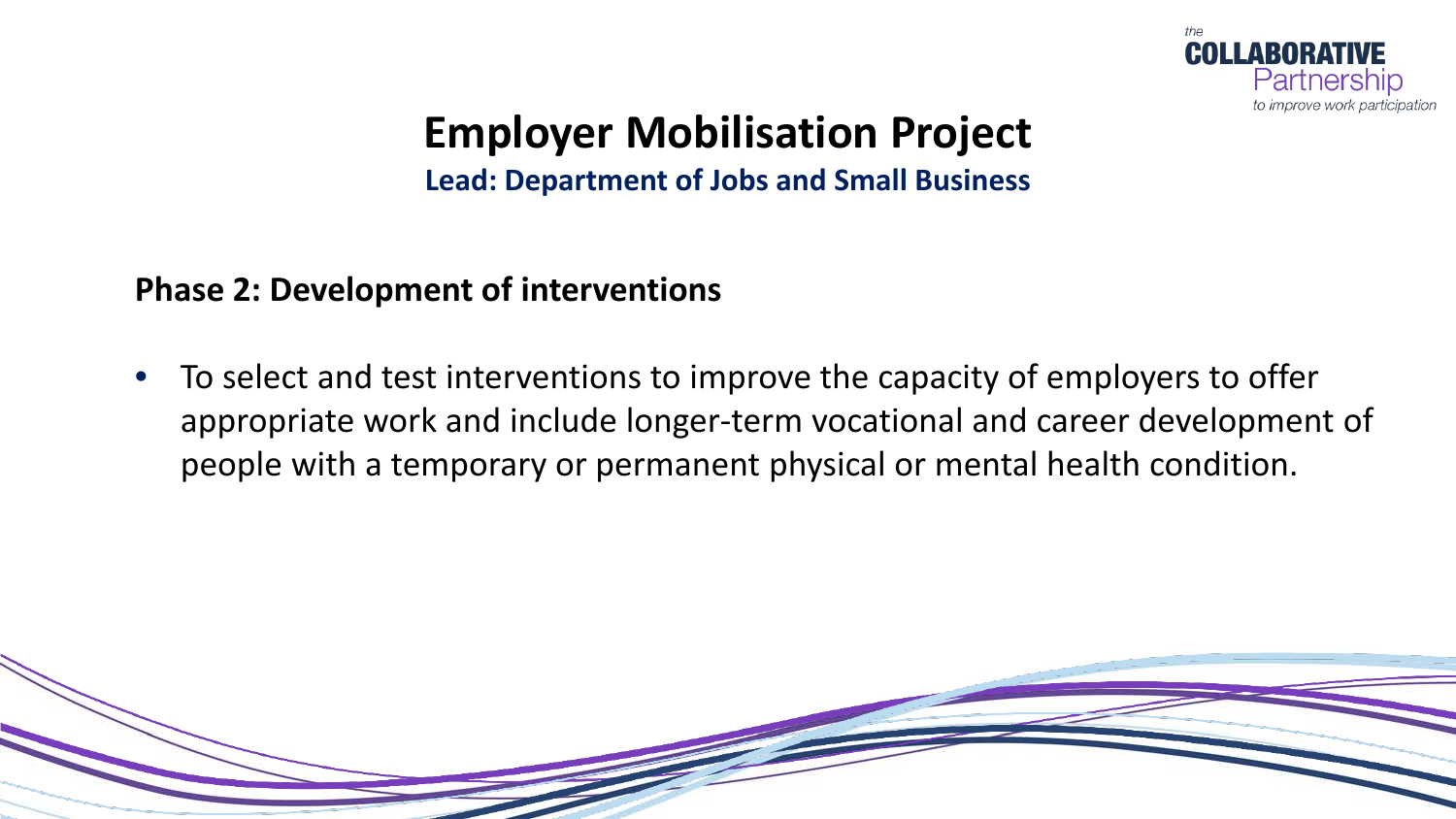Partnershin

**Early Findings**

- Noticeable differences in the attitudes between public and private organisations to employment and retention
- Many small to medium business do not have formal polices about hiring individuals with illness or disability (they do however often have formal return to work policies).
- Responsibility for workforce participation for people with temporary and permanent physical and mental health conditions was reported as being Government and Big business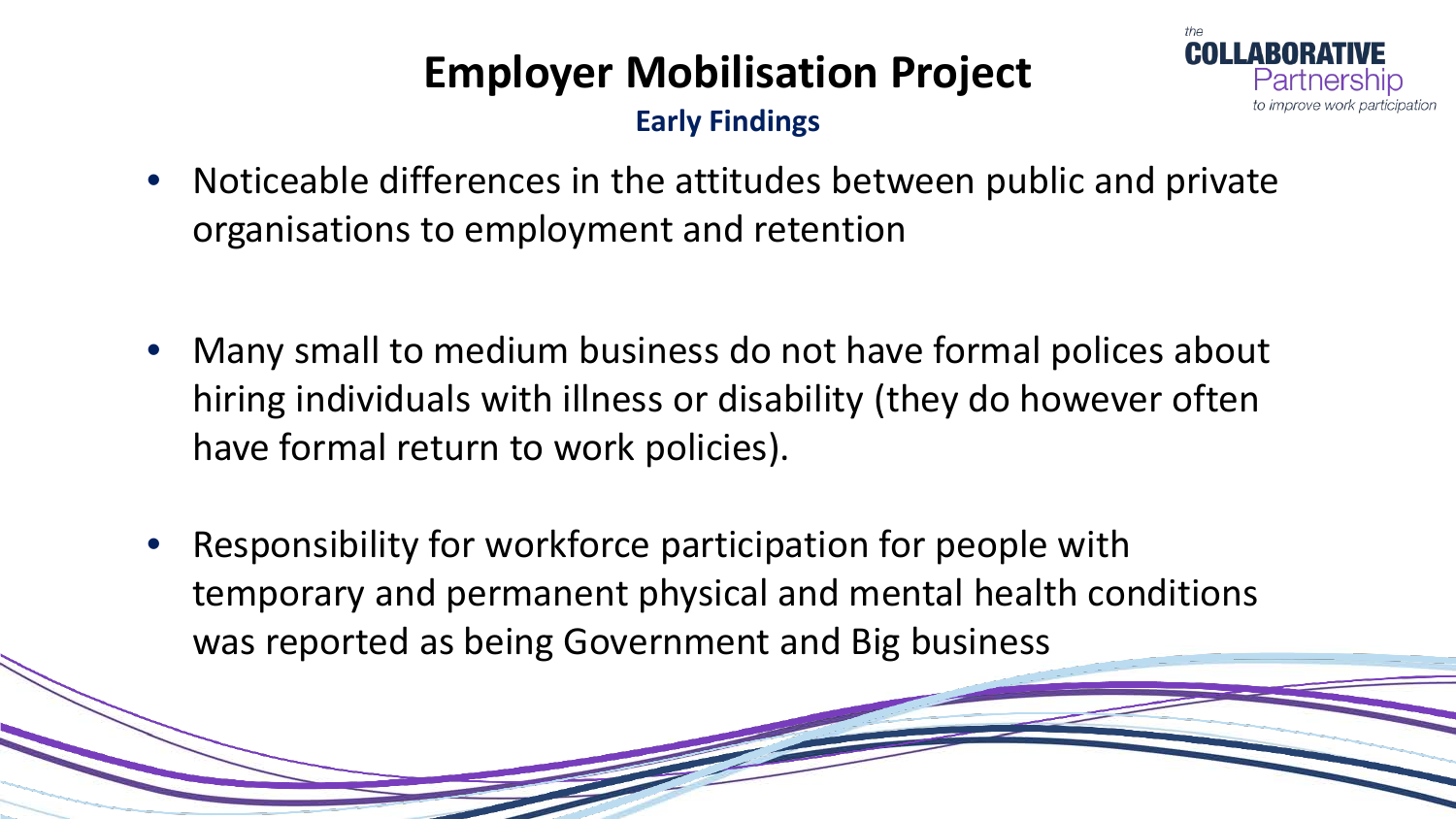

### **Next steps and timeframes**

| Rapid evidence assessment & Review                 | May 2018         |
|----------------------------------------------------|------------------|
| Field Work - quantitative and qualitative research | <b>June 2018</b> |
| <b>Summary Report</b>                              | <b>June 2018</b> |
| Trial interventions identification                 | Aug 2018         |
| Scope detailed design                              | Sept 2018        |
| Trial interventions                                | Feb 2019         |
| Evaluation                                         | <b>June 2019</b> |
| Findings and final report                          | <b>June 2019</b> |
|                                                    |                  |
|                                                    |                  |